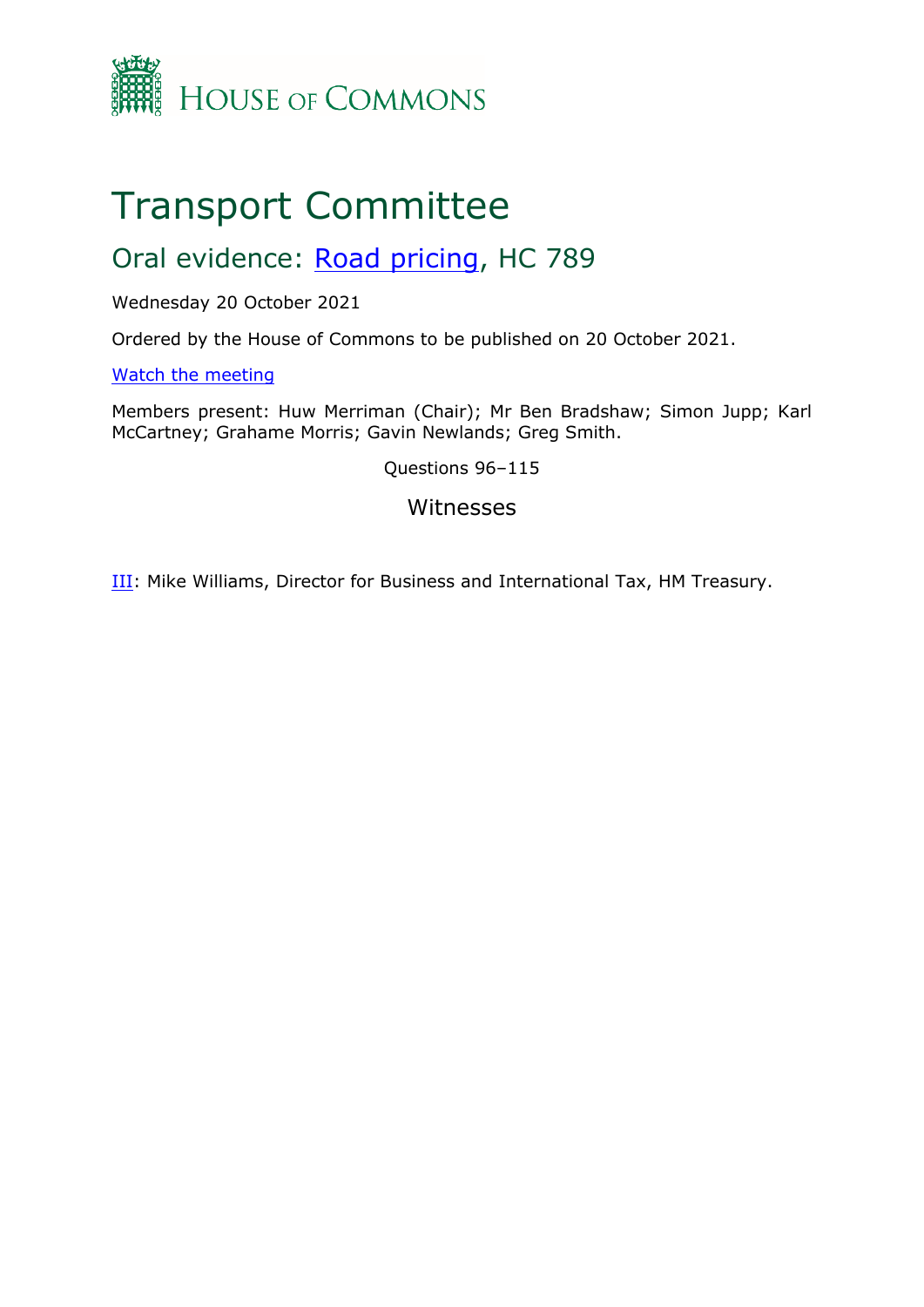

## Examination of witness

Witness: Mike Williams.

Q96 **Chair:** Could I ask our final witness to introduce himself to us, please?

*Mike Williams:* Thank you, Mr Merriman. I am Mike Williams, the director of business and international tax at the Treasury. Within that remit are transport taxes.

Q97 **Chair:** Mr Williams, thank you very much for being with us. It is always the case that in our final panel we have someone from Whitehall, often a Minister, because we are talking about policy or a proposed policy. We are well aware that that is not what is on the table. Therefore, it is good to have an official who can talk to us about the current status. We are aware that you cannot speculate as to what policy may be. We have overrun, but the good news for you is that we have been doing nothing but speculate beforehand, so hopefully they have taken those matters in any event. Thank you for being with us from the Treasury.

Could I ask you first to set the scene in terms of what the current revenue generation is for roads coming from fuel and vehicle excise duty and other amounts, and how you foresee that those may decline in the years to come?

*Mike Williams:* Thank you, Chair. We are grateful to the Committee for its inquiry into zero emission vehicles and road pricing, and we welcome the opportunity to provide factual evidence outlining, as you said, current Government policy.

Before beginning, I ought to clarify that the Government have no announced policy on how declining motoring tax revenues will be replaced. As you have just said, I cannot speculate or comment about future policy direction. Of course, all taxes, including motoring taxes, are kept under review by the Chancellor and are considered in the round at fiscal events. Equally, any changes to the tax system are decisions for the Chancellor. The Government currently levy two principal motoring taxes: fuel duty and vehicle excise duty. Fuel duty currently raises around £28 billion a year, which contributes to funding public services such as schools and hospitals. Vehicle excise duty raises around £7 billion a year. English VED revenues from 2020-25 are allocated to the national roads fund.

The Government have, of course, committed to reaching net zero by 2050, and equally to support that the Government have brought forward the phase-out date for the sale of new petrol and diesel cars and vans to 2030, with all vehicles required to have a significant zero emissions capability from 2030 and to be 100% zero emissions from 2035. That, no doubt, links to your inquiry.

It has long been recognised that the transition to net zero will erode fuel duty and VED receipts on the basis of current policy. Obviously, an electric car does not pay fuel duty. The VED on zero emission vehicles is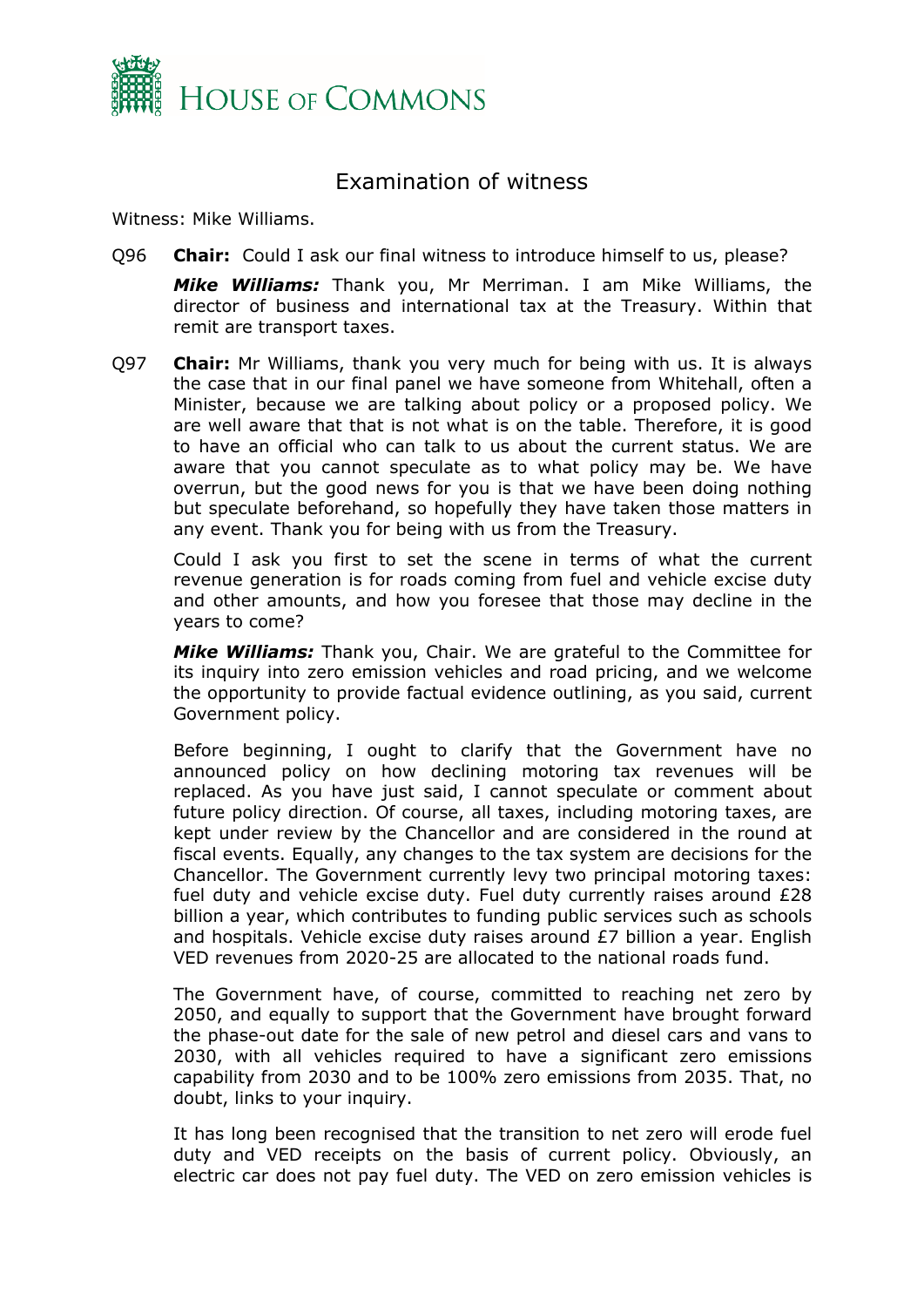

either zero or much reduced. Were, therefore, the current tax system to remain unchanged across the transition period to net zero tax, receipts from most fossil fuel related activity will decline towards zero across the first 20 years of the transition. Obviously, the decline in relation to cars will be quicker than the decline in relation to much heavier road vehicles, given the current policy.

In the Government's 10-point plan for a green industrial revolution, the Prime Minister stated that, as we move forward with the transition to net zero, we need to ensure that the tax system encourages the uptake of electric vehicles and that revenue from motoring taxes keeps pace with this change. Of course, that will be essential so that the Government can continue to fund public services and infrastructure.

In considering how to replace the loss of tax revenues, which of course are going to decline gradually rather than fall off a cliff, Ministers will need to consider both the ability of revenues to fund public services and the secondary impacts that currently result from fuel duty in particular. Those secondary impacts include reducing road congestion and promoting the uptake of electric vehicles. The choices about the balance of policy objectives are considerations that Ministers will need to take into account in considering how to replace the existing revenues.

Do you want me to go on, Mr Merriman, and say broadly where the money goes?

Q98 **Chair:** We will. That was one of the questions Ben was going to ask. It makes sense for you to do so, and then we will work out what we can come in on afterwards.

*Mike Williams:* Let me focus on 2021-22—

Q99 **Mr Bradshaw:** Can I ask for a quick clarification of the figures? The overall figures, if my arithmetic is right, that you gave us come to £35 billion, whereas there was a figure of £37 billion mentioned by the Treasury in the media today, and one of the previous witnesses said £37 million was the total of fuel plus VED. There is a slight discrepancy.

*Mike Williams:* I think, Mr Bradshaw, that will almost certainly depend on which year you use. Then there won't be a discrepancy. I am sure that we can pull that together if you would like us to.

If we look at 2021-22, which obviously we are still in the middle of so this is to an extent projection and to an extent spent already, the total road spending—this will be Department for Transport spending—is around £6.4 billion. That includes £1.2 billion for strategic roads operations and maintenance; £3.8 billion for upgrades to strategic roads; £1.1 billion for local roads maintenance; and £0.3 billion for local roads upgrades. That is slightly above the English share of projected vehicle excise duty. Of the £7 billion total, the English share is about £5.6 billion. That reflects the position that roads investment will exceed English VED revenues over 2020-25. Of course, it is not that much above the VED revenue, so the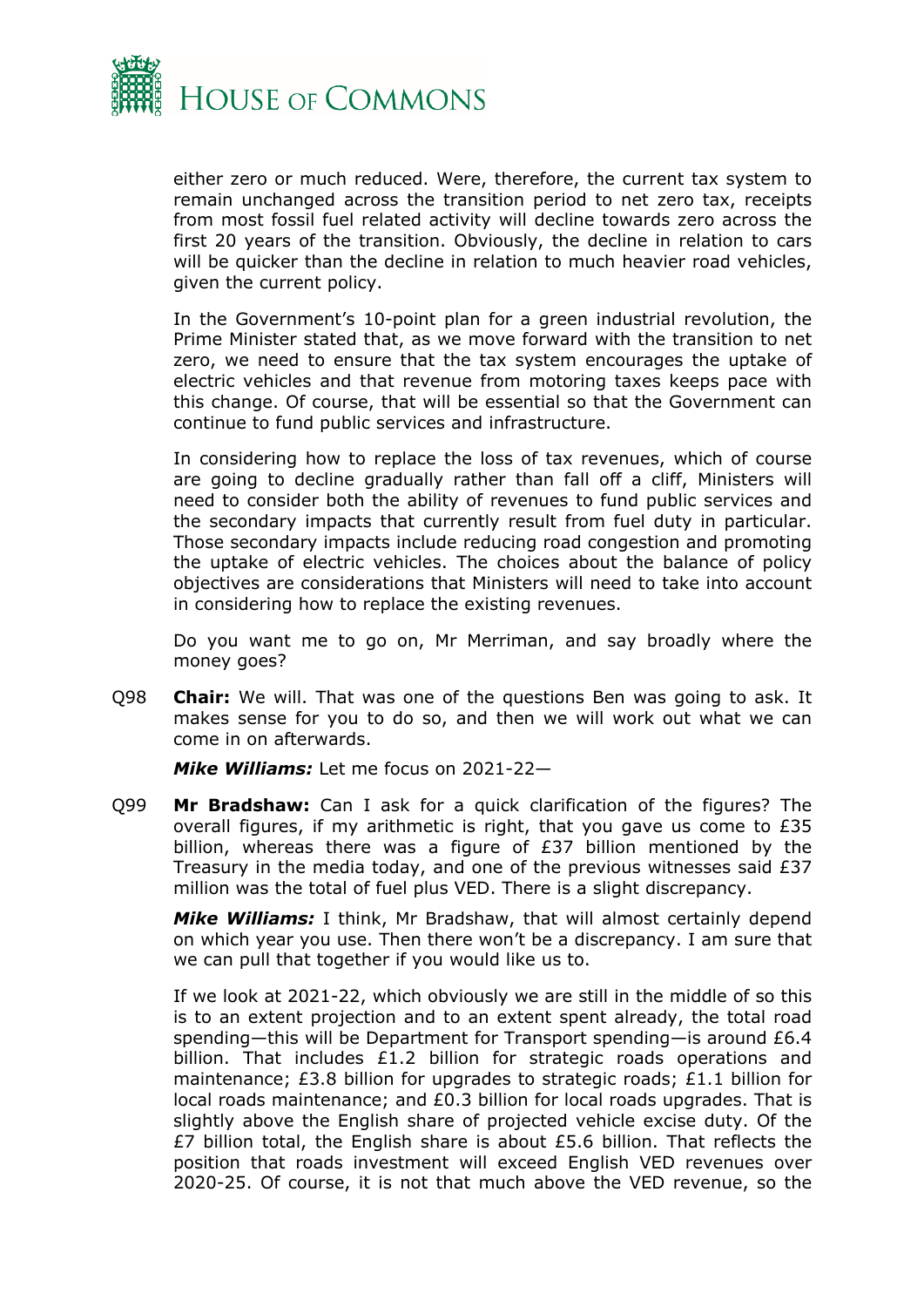

money from fuel duty, which is the greater proportion, is just going into the consolidated fund and, apart from the slight excess that I have just highlighted, is going to fund other public services, not roads.

Q100 **Chair:** There is something relevant there, Mr Williams, and it is an interesting comparison. By and large, vehicle excise duty is roughly the same amount as road funding. Obviously, fuel duty is a lot greater and that goes into the general pot. How much of that figure goes into other transport projects? When we talked to the other witnesses, they said that road pricing would not just be used to fund the roads but could also be used to fund other transport schemes, and then it would have its advantage. Do you know what the breakdown is and how fuel duty goes to fund other forms of transport—the non-road side?

*Mike Williams:* I can only help you a bit on that, Mr Merriman. The money goes into the consolidated fund, like any other tax. There is no hypothecation.

Q101 **Chair:** I suppose a better way of asking it is to ask what the sum total each year is on other transport projects apart from road. That will tell us if it is near the £27 billion on fuel duty.

*Mike Williams:* I am afraid I don't know because I am not responsible for public spending, just tax things. You could easily find out by looking at the Department for Transport's budget.

**Chair:** Yes, I think we will.

Q102 **Mr Bradshaw:** But it is not just the Department for Transport, is it? I am not expecting you to be able to give us this figure, but it would be really helpful for the Committee if we had the overall amount of money that is raised, not just through fuel duty and vehicle excise duty, but air passenger duty and all the transport and travel sector stuff, and how much of that goes back into the overall travel and transport stuff, including for example subsidising cheap fares in London. In a way, unless you have the whole ballpark thing, the public cannot get a figure as to whether the taxes raised are being used for transport and travel related things or whether the NHS and social care spending depends on them.

I think the experts suggest that, if you exclude the costs of congestion and the health costs of pollution, the revenue raised is more than the amount spent, but if you include those two things, that equation changes. Is that an equation that you are familiar with or that you think anyone in the Treasury could help us with?

*Mike Williams:* It depends on the basis on which you factor in the indirect impacts. We have always been clear that, if you look at  $CO<sub>2</sub>$ emissions from vehicles paying fuel duty, fuel duty at current levels of carbon price is the sort of price that you would factor in to get to net zero in the short term. Fuel duty exceeds that. To what extent it then compensates for health impacts is less clear and probably harder to trace through.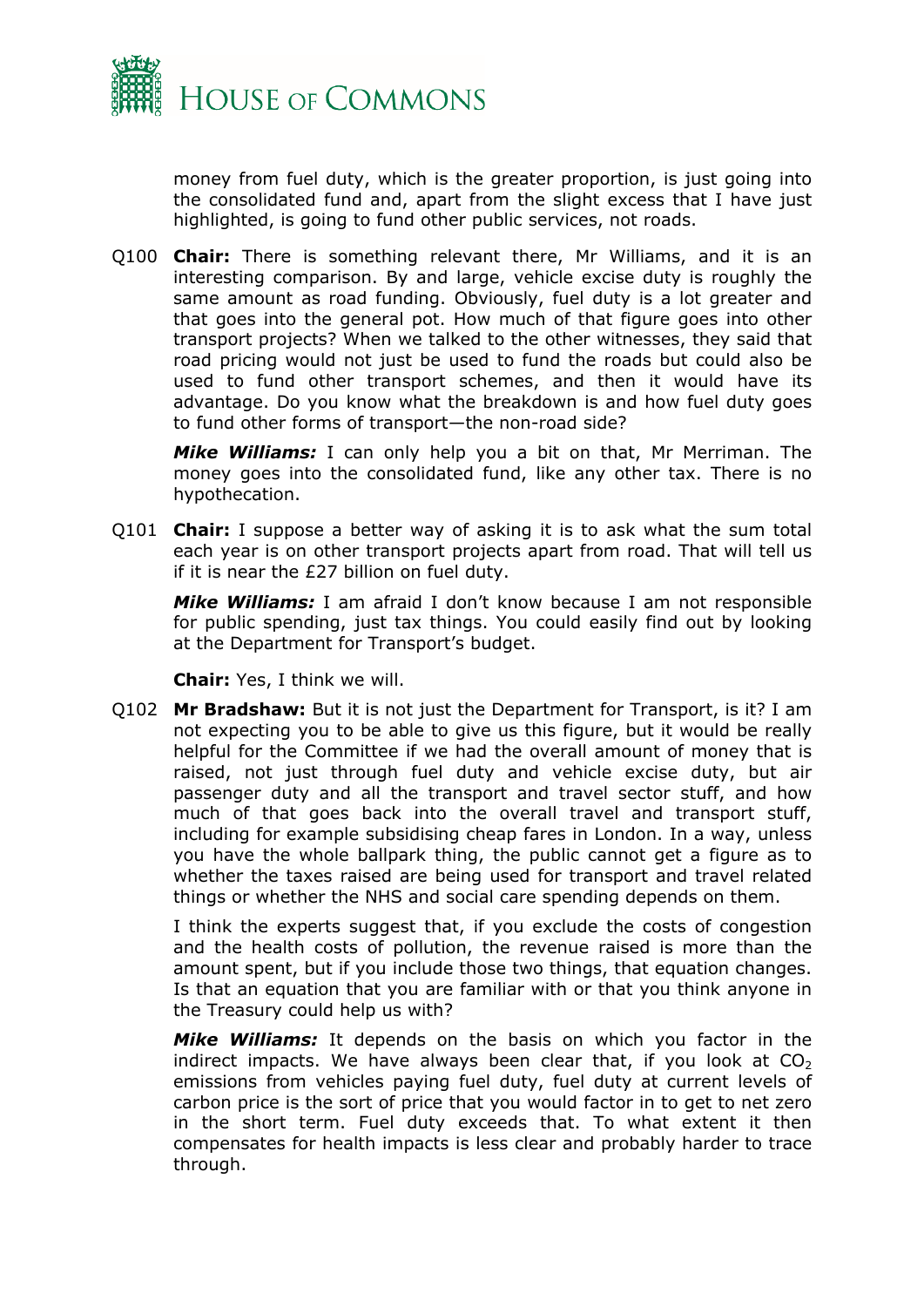

**Mr Bradshaw:** We did a joint inquiry on the cost of pollution when I was on Health. There was a £20 billion a year cost to the health service of pollution and congestion, which is not included in those calculations.

Q103 **Chair:** Taking this on, Mr Williams, my understanding when you look at hypothecation is that neither vehicle excise duty nor fuel duty had been hypothecated. Right at the very start they may have been. Now there is a commitment on vehicle excise duty that the amount it raises will go into roads. Has there been any discussion in the Treasury of looking at the fuel duty as a hypothecated towards transport duty in order to get the public to see the benefits of paying fuel duty, or have those conversations never really come up?

*Mike Williams:* It would obviously be for Ministers to decide if they wanted to go for more hypothecation. You are right that if you look into the mists of time there was hypothecation of fuel duty. Quite interestingly, and slightly surprisingly certainly when I looked back in preparation for this hearing, the removal of hypothecation was very early on—in the 1930s. That gives you a hint that there are quite good reasons why we do not hypothecate things. Let us take last year during the period when the lockdown was most severe. Receipts from fuel duty inevitably went down a lot because nobody was driving, or fewer people were driving, or people were driving less. Let us say you are funding some other activity that needs to carry on. What do you do when that happens? It does not necessarily—

Q104 **Chair:** Conversely, what do you do when you end up with more receipts than you expected? Do you have to quickly go out and build another road?

*Mike Williams:* I wonder if that is the dilemma that they faced in the 1930s. There would not have been many cars originally. Motoring became much more popular, but by then, to a fair extent, they had created roads infrastructure with tarmacked roads. They were almost certainly generating more revenue than they wanted to spend on transport.

Q105 **Mr Bradshaw:** This looming gap in receipts is clearly a challenge for the Treasury and for the country as a whole. Are clever people in the Treasury talking to the kinds of experts whom we have just heard from behind you as to how you might devise a scheme that would satisfy your revenue-raising needs and also deliver the policy objectives that the Government overall seek to achieve?

*Mike Williams:* We have quite widespread engagement with stakeholders, particularly interested and knowledgeable stakeholders. Of course, we also look at what is happening in the rest of the world. You can see in some instances that the first mover does not necessarily get the long-term advantage. Look at something like the French toll motorways where, because they were done very early, they had a very elaborate infrastructure of tollbooths every 10 km to 20 km or something like that.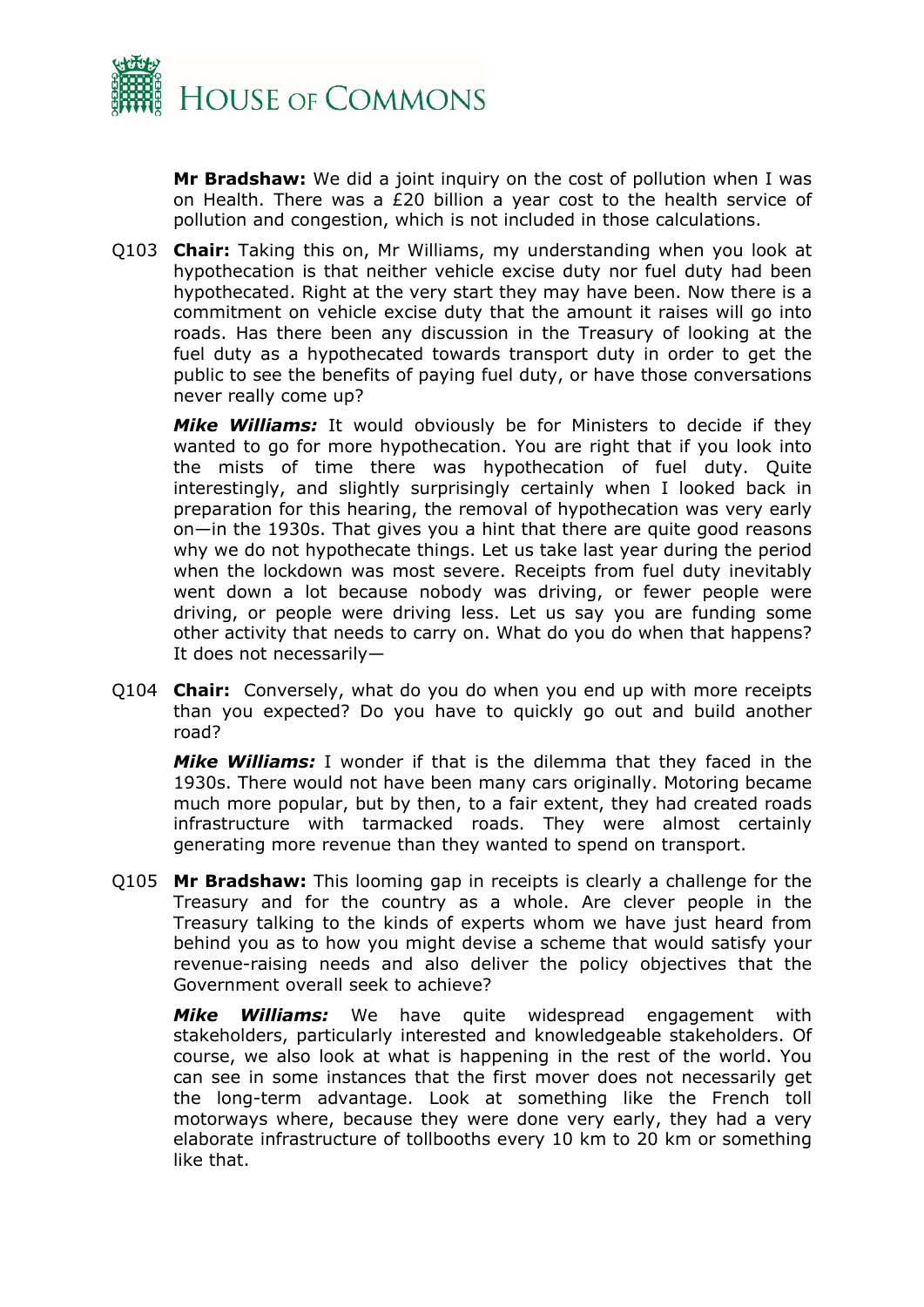

Q106 **Chair:** How does it work in terms of cross-government? I suppose we have cross-government ministerial, but also, there is you, with your fellow officials in the Department for Transport. I dare say if there was a Department for Transport official with us they would want to focus more on the incentives of taking up zero emission vehicles because there is not the tax there, but obviously the Treasury is concerned to make sure that the books balance. How does it work across Departments in terms of sharing the concerns as well as the promotions of these new vehicles?

*Mike Williams:* We work closely with Department for Transport officials, not just on roads but on things like APD and rail expenditure. The key point is that you have to factor in all the interactions, which links a bit with Mr Bradshaw's point just now. You could massively advantage electric cars, and if we did not replace fuel duty over time there would be more and more cars paying distinctly less than, say, petrol cars are paying now. If you did that, you would change the current equilibrium in relation to railways or use of road public transport. It would be much cheaper to use a car than it is now, so more people would use cars. It is that that we have to factor in. Then if you wanted to maintain the same level of public transport it would cost you more in either subsidy or higher fares, but, in reality, probably in subsidy.

Q107 **Mr Bradshaw:** This has all been about road pricing, but there is an alternative, is there not? You could whack it on the electricity for recharging your electric vehicles. Does the Treasury currently have a view as to which of those alternatives or which model would be preferable for revenue-raising and delivering policy objectives?

*Mike Williams:* A difficulty with that is that fuel duty on petrol is almost an ideal tax. Basically, only cars use petrol and they only really use it on the road, so there is a very direct link. Equally, because it is a refined product that is flammable, the number of suppliers is very small. You can tax it at the point it leaves the oil supplier. In a sense, it is almost perfect and you do not come across that very often. With electricity, you already start with the fact that there are far more suppliers of electricity and you then have the issue that electricity is used for other purposes. If you are thinking of people charging in the home, and certainly if I were to do that, at the moment there is no mechanism for my supplier to know if I am using the washing machine or charging a car. You would have to put in that infrastructure if you were to go down that road, which is new infrastructure that is not there, which would have to be paid for.

Q108 **Mr Bradshaw:** Is there a current view in the Treasury that road pricing is the way forward?

*Mike Williams:* As I said in my opening remarks, Ministers will have to decide the way forward on replacing the revenues as they gradually decline.

**Chair:** On your advice.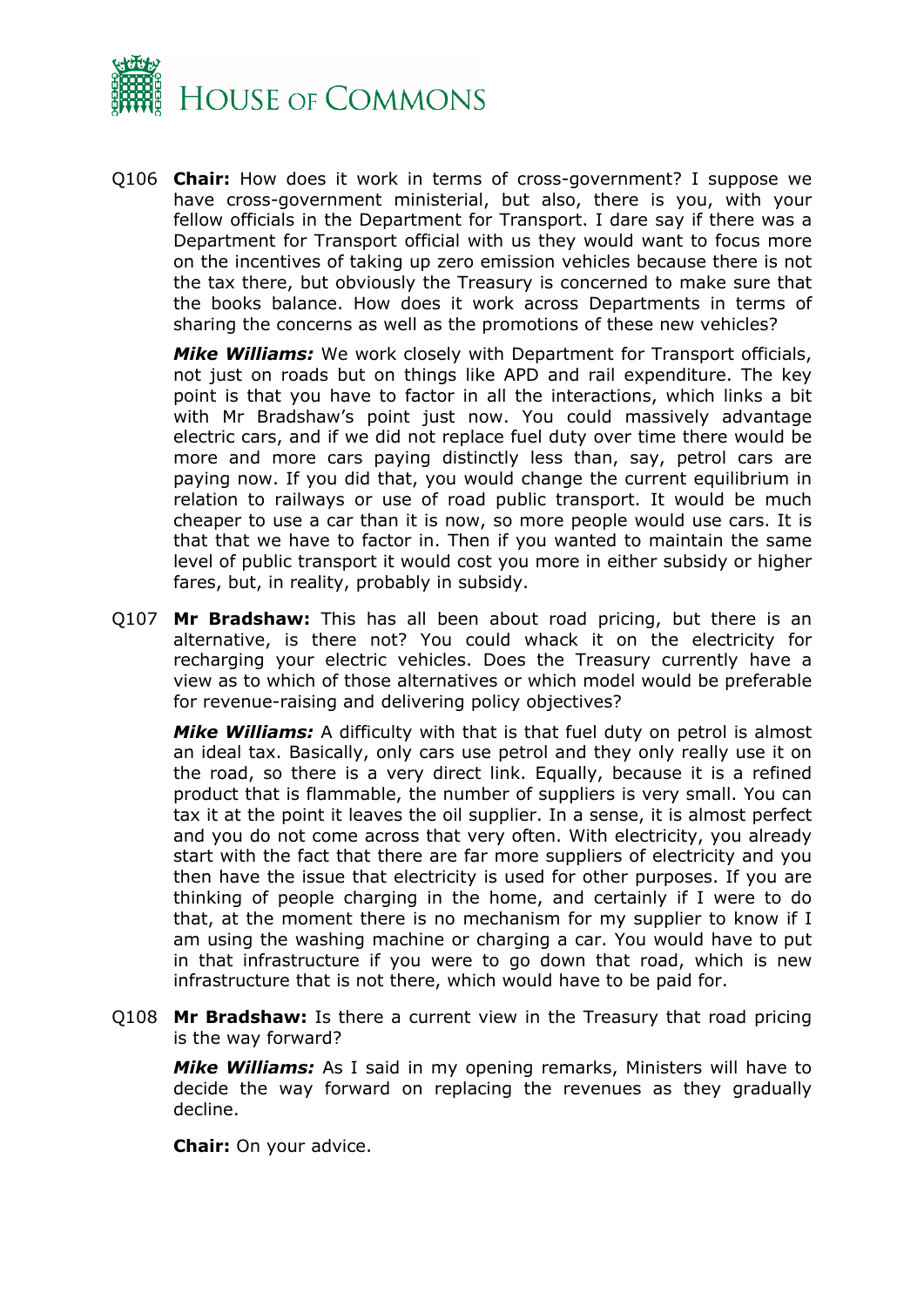

*Mike Williams:* Yes, but it is for them to decide, weighing up all the evidence and considering what objectives they wish to apply.

Q109 **Grahame Morris:** I am not sure, Mr Williams, whether you were in for the earlier panel—the innovators and academics—but Ben raised the question I wanted to raise. The academics told us that the kind of perfect tax is a fuel tax and that it is not a leap of faith with smart metering and developments in technology coming forward every day to come up with a model to address this transitional problem where, over time, the Treasury will lose revenue from traditional fuel tax. That could be replaced by looking at raising revenue from a tax on the electricity going into the vehicles. I am a bit surprised you are so dismissive of the potential of doing that. Is the Treasury modelling the prospects for it, because there are so many new developments, with smart metering and modern developments linked to mobile phones and so on, that seem to offer all sorts of potential in this regard?

*Mike Williams:* I am sorry if I came over as dismissive of it, Mr Morris, because I didn't mean to. It is what happens currently with fuel duty. You are basically taxing the import and, of course, to an extent you are creating a proxy for a per mile charge, but that is quite crude because it depends on whether you are stuck in traffic or what sort of car you have—things like that. We need to be open. Is there some way of replicating that? What I was saying is that it is not nearly as easy as, say, taxing petrol that goes into cars and doesn't go anywhere else.

Q110 **Grahame Morris:** It is also suggested that taxing insurance is a means of raising revenue, which is something we do not do but other countries currently do. Is that on your radar?

*Mike Williams:* We charge insurance premium tax on insurance premiums for motoring insurance. To that extent we are already taxing it.

Q111 **Grahame Morris:** Could you try to link that, with technology, to journeys, to the number of miles travelled by a particular user?

*Mike Williams:* You cannot use insurance premiums as a crude proxy. My nephew, who has just passed his test, is faced with huge motor insurance premiums; I am not. The same will be true everywhere. The reality is that I probably drive more than he does. That would not work. It has been proposed that insurance companies could collect the money by monitoring how much you drive in a year, and maybe they could. Whether people would be keen on a single annual charge as opposed to paying for fuel when they put fuel in the tank is not clear, but you could fix it so that it was not a single annual charge.

Q112 **Chair:** I completely agree with you. At the moment, you cannot really tell the difference if you are plugging in your car at home or elsewhere. Certainly when we had our evidence on zero emission vehicles, we were shown that it was a lot more expensive to charge on the street than it was at home for the reasons you have just described.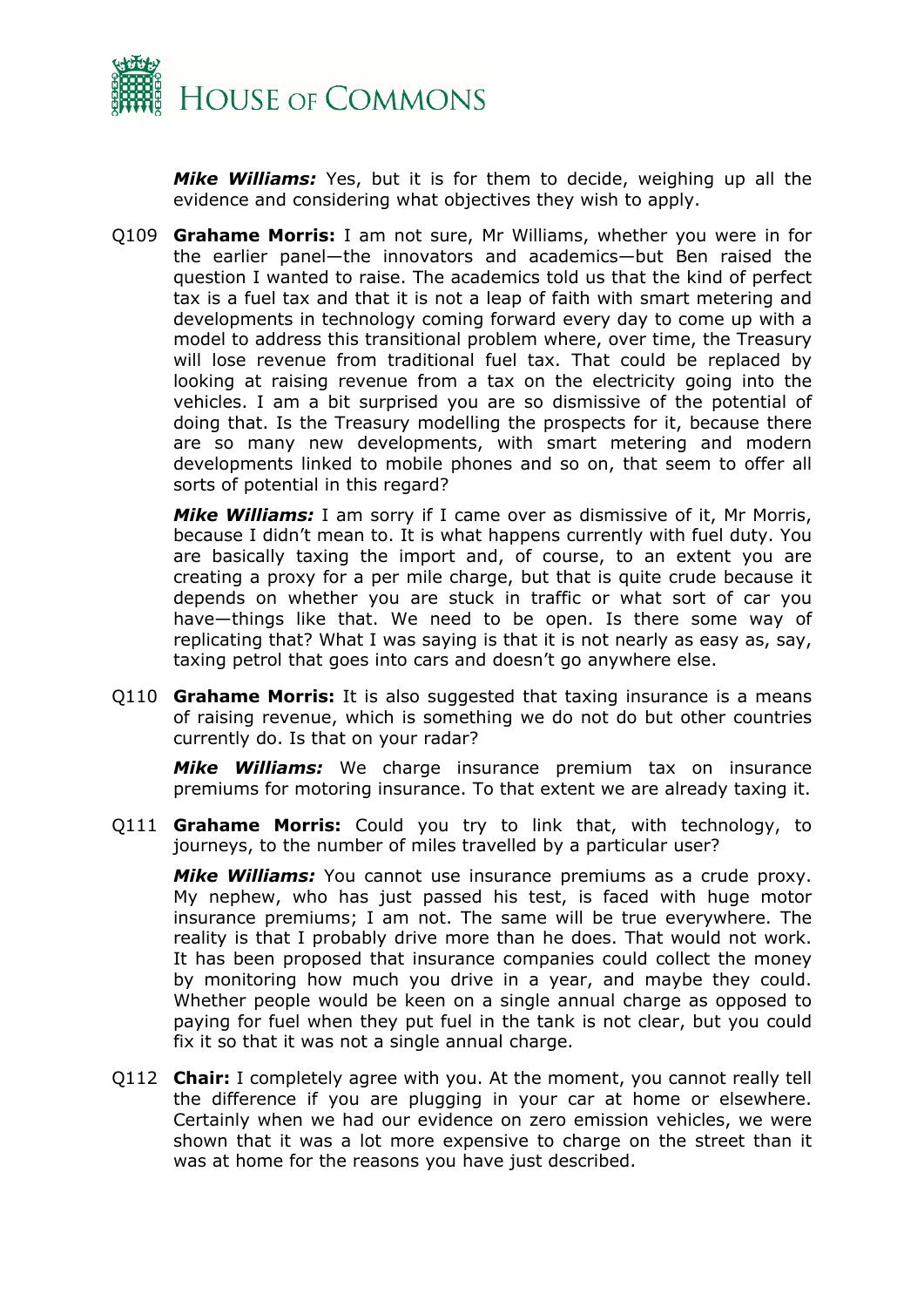

I asked Gavin Newlands if he wanted to come in at all, but he does not. In that case this will be the last point and again it comes back to the factual situation that you are able to give to us or, indeed, the projections. You talked about the £35 billion that is currently raised and brought into the Treasury, trending down towards zero in the next 20 years. How does that pathway look? You said it won't fall off a cliff, but are there estimates as to where it goes? I am also conscious of inflation.

*Mike Williams:* If we focus on fuel duty because it is bigger—if you look at the March 2021 OBR forecast—in 2019-20 the fuel duty outturn was £27.6 billion. We should then probably forget about last year because of the pandemic, which distorts things. This year, the forecast is £26.0 billion. It then rises to £29.2 billion in 2022-23. That will partly be recovery from the pandemic and partly the restriction on the use of red diesel. Then, if we jump forward to 2025-26, it rises to £31.2 billion, but you are getting inflation. The assumption that the OBR adopts is that fuel duty will be increased by RPI each year, so there is a significant inflation impact on that. If you strip out inflation, you will get some decline.

Q113 **Chair:** Excellent. That was why I was keen to get that part on the record, because it looks as if it goes up, but it is not taking inflation into account. Of course, it is very difficult for anyone to predict because we do not know what the take-up of electric vehicles will be. We do not know whether the recent fuel shortages will encourage shift across to electric vehicles, which itself will make the decline greater as far as the Treasury is concerned. I assume that the Treasury, like everybody else, has to speculate on a number of factors in order to properly give those figures.

*Mike Williams:* You can see what the factors are, such as the move to electric vehicles, although of course you then have to introduce an assumption about how quickly that will happen. Equally, as people are sticking to internal combustion engines, there is a move from diesel to petrol. That then tends to increase fuel consumption a bit at the margin, and that tends to inflate the figures. There is that effect going on as well in the background.

**Chair:** The very last point comes from Ben.

Q114 **Mr Bradshaw:** You said something very interesting earlier, Mr Williams, about France and the danger of being the first one out of the traps, so to speak, whereas the previous expert panel, whom I think you heard, said that this is an opportunity for the UK to be world leaders. There is obviously a tension in those two positions. Are you having discussions with your international counterparts who sit in Treasuries around the world, and are probably ahead of us on EV so they will be coming up against this problem more quickly, as to what sorts of models and systems they are thinking of adopting, so that we can, hopefully, both be world leading but also not make mistakes and learn from other people?

*Mike Williams:* We do that. Quite often, it is not about getting good ideas but finding out the things that were tried that did not work, which in a sense is most useful. The difference over time is the level of